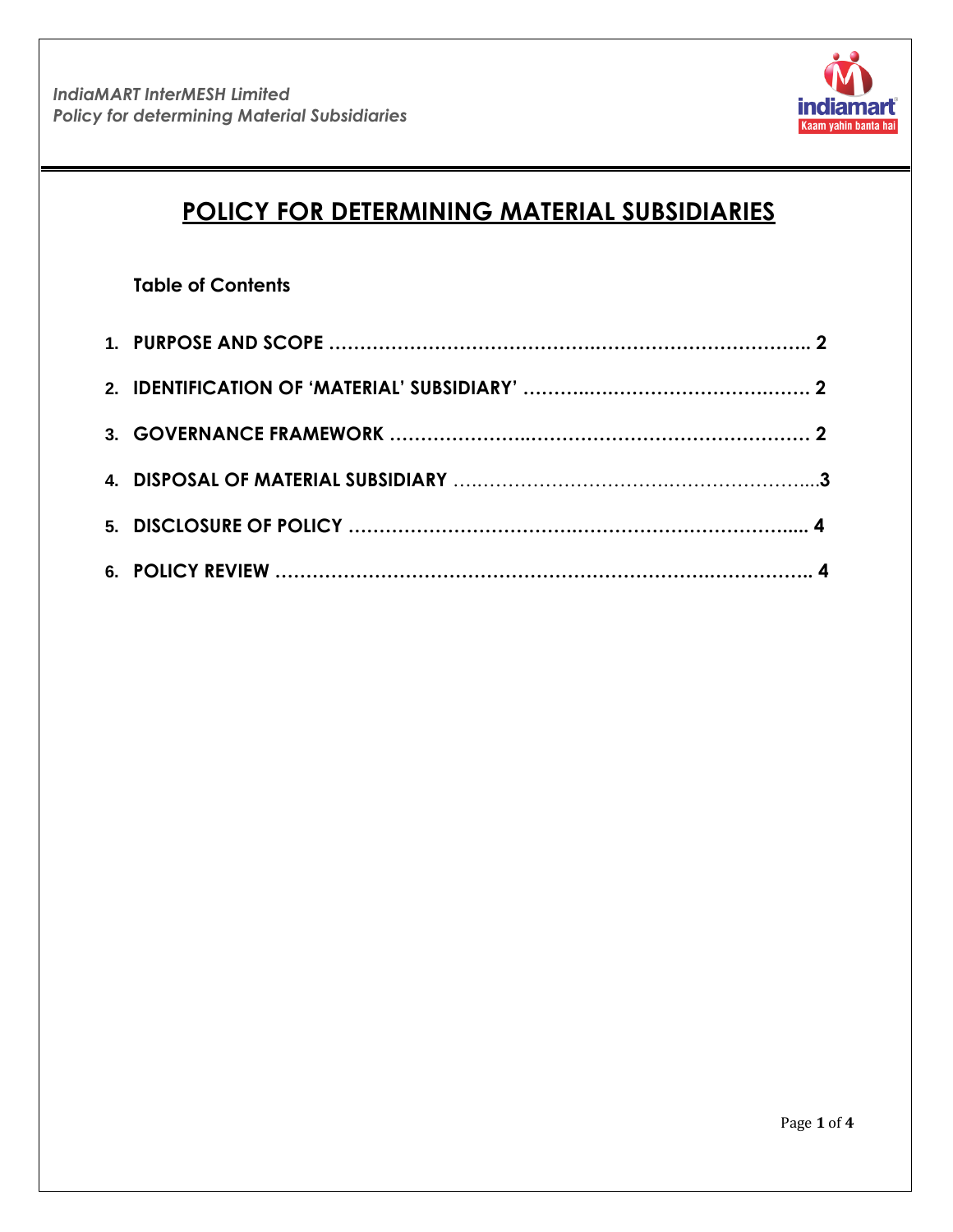

#### **1. Purpose and Scope:**

The Policy for determining "material" subsidiary companies has been framed in accordance with the provisions of Regulation 16 of The Securities and Exchange Board of India (Listing Obligations and Disclosure Requirements) Regulations, 2015 (hereinafter referred to as "SEBI LODR Regulations").

The Policy will be used to determine the Material Subsidiaries of the Company and to provide the governance framework for such subsidiaries.

All the words and expressions used in this Policy, unless defined hereafter, shall have meaning respectively assigned to them under SEBI LODR Regulations and in the absence of its definition or explanation therein, as per the Companies Act, 2013 and the Rules, Notifications and Circulars made/issued thereunder, as amended, from time to time.

This Policy is adopted by the Board of Directors of the Company on June 6, 2018 and shall be applicable with effect from the date of listing of Company"s equity shares on Stock exchange/s.

#### **2. Identification of 'Material' Subsidiary:**

A subsidiary shall be considered as "Material Subsidiary" if –

- a. the investment of the Company in the subsidiary exceeds 20 per cent of its consolidated net worth as per the audited balance sheet of the immediately preceding financial year or,
- b. if the subsidiary has generated at least 20 per cent of the consolidated income of the Company during the immediately preceding financial year.

Material non-listed Indian subsidiary shall mean an unlisted subsidiary, incorporated in India, whose income or net worth (i.e. paid up capital and free reserves) exceeds 20 per cent of the consolidated income or net worth respectively, of the listed holding company and its subsidiaries in the immediately preceding financial year.

#### **3. Governance framework:**

a. The Audit Committee of Board of the Company shall review the financial statements, in particular, the investments made by the unlisted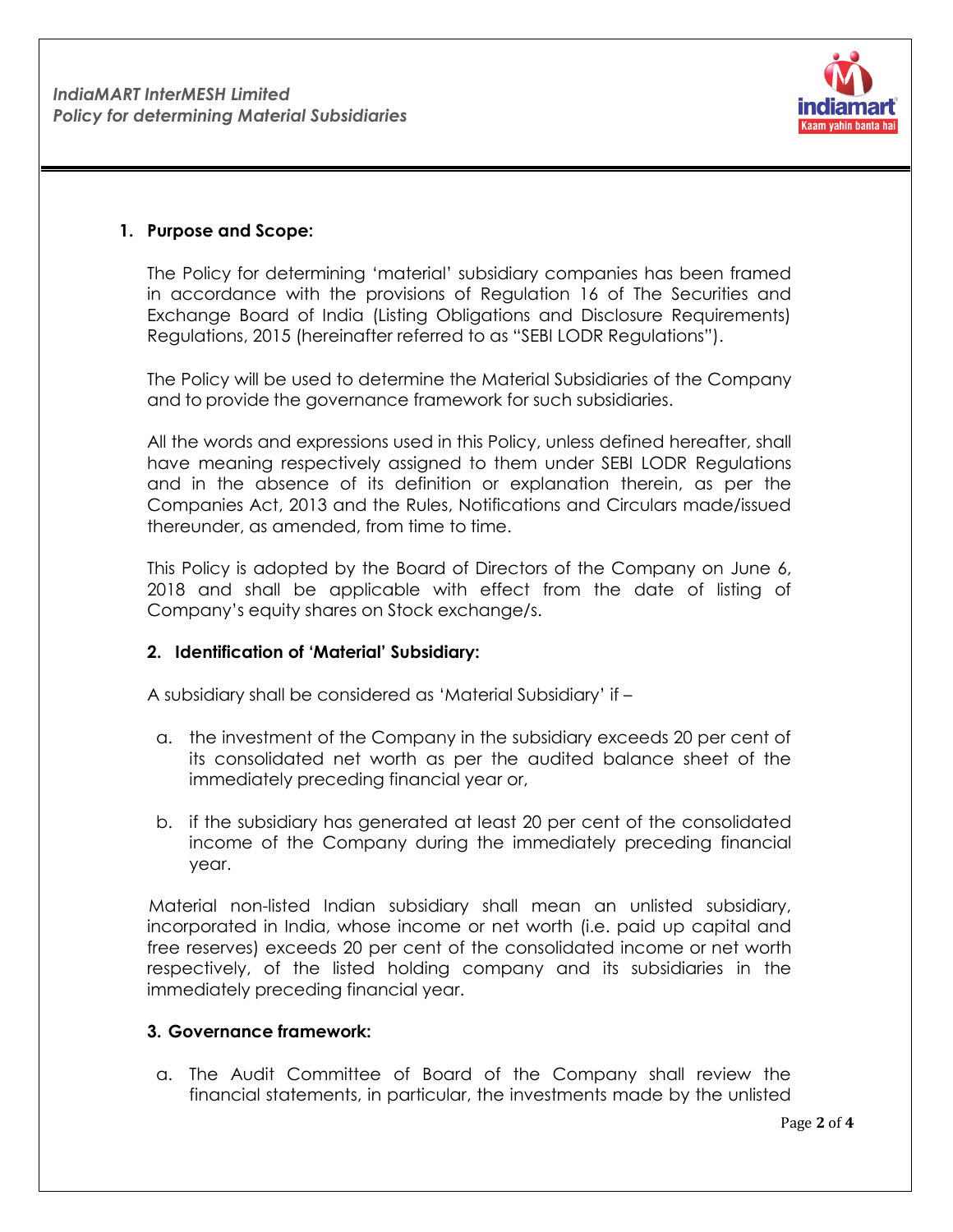

subsidiary Company.

- b. The minutes of the Board Meetings of the Unlisted Subsidiary Companies shall be placed before the Board of the Company.
- c. The management shall periodically bring to the attention of the Board of Directors of the Company, a statement of all Significant Transactions and Arrangements entered into by the unlisted subsidiary company.

"Significant Transaction or Arrangement" shall mean any individual transaction or arrangement that exceeds or is likely to exceed ten per cent of the total revenues or total assets or total liabilities, as the case may be, of the material unlisted subsidiary for the immediately preceding accounting year.

- d. One Independent Director of the Company shall be a director on the Board of the Material Non-Listed Indian Subsidiary Company.
- e. The management of the Company shall present to the Audit Committee annually the list of such subsidiaries together with the details of the materiality defined herein. The Audit Committee shall review the same and make suitable recommendations to the Board including recommendation for appointment of Independent Director in the Material Non-Listed Indian Subsidiary.

#### **4. Disposal of Material Subsidiary:**

The Company shall not:

- a. dispose of shares in its material subsidiary which would reduce its shareholding (either on its own or together with other subsidiaries) to less than 50% or cease the exercise of control over the subsidiary without passing a special resolution in its General Meeting, except in cases where such divestment is made under a scheme of arrangement duly approved by a Court/Tribunal.
- b. sell, dispose off and lease assets amounting to more than twenty percent of the assets of the material subsidiary on an aggregate basis during a financial year without prior approval of shareholders by way of special resolution, unless the sale/disposal/lease is made under a scheme of arrangement duly approved by a Court/Tribunal.